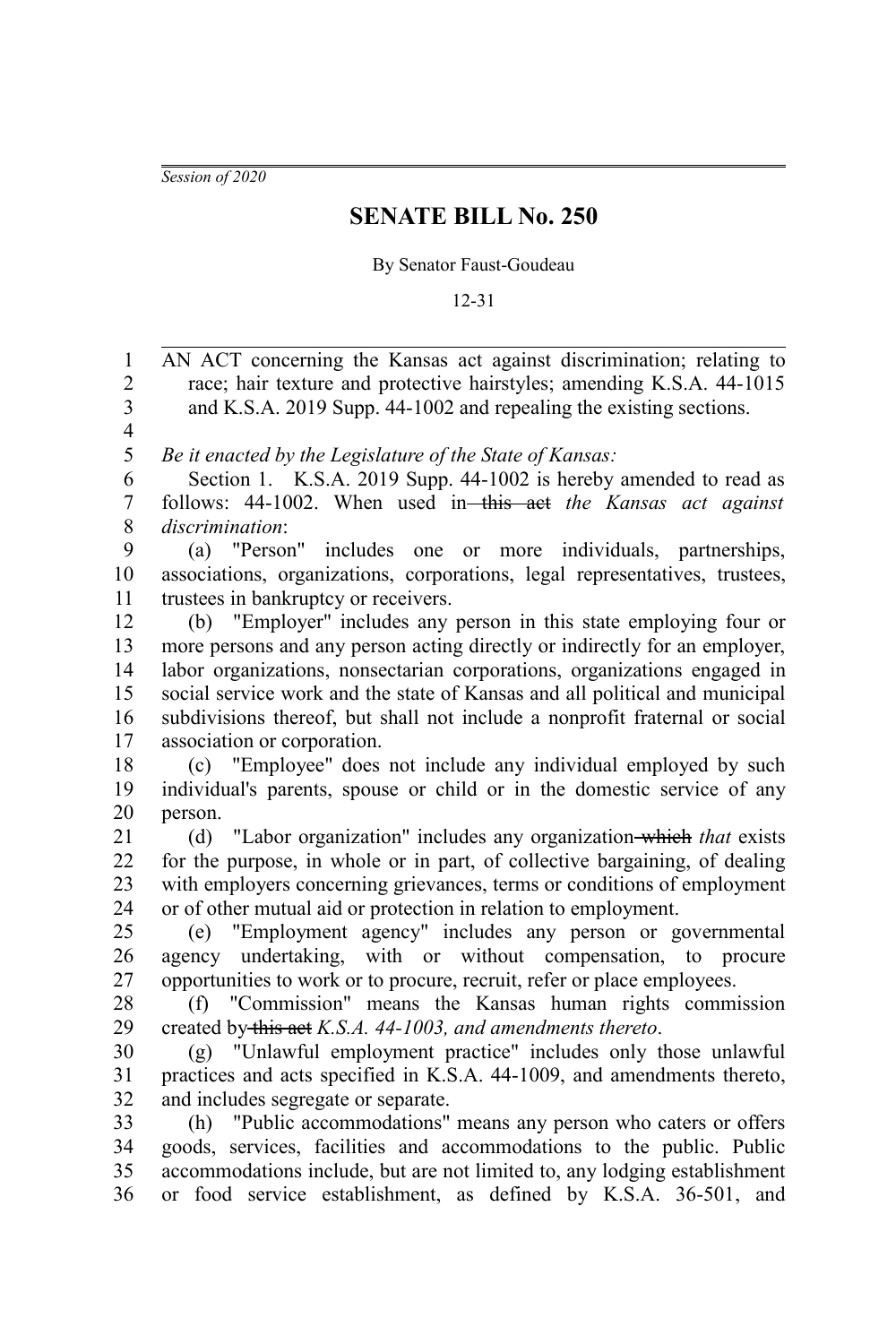amendments thereto<del>; any</del>, bar, tavern, barbershop, beauty parlor, theater, skating rink, bowling alley, billiard parlor, amusement park, recreation park, swimming pool, lake, gymnasium, mortuary or cemetery which *that* is open to the public; or any public transportation facility. Public accommodations do not include a religious or nonprofit fraternal or social association or corporation. 1 2 3 4 5 6

7

(i) "Unlawful discriminatory practice" means:

(1) Any discrimination against persons, by reason of their race, religion, color, sex, disability, national origin or ancestry: 8 9

10

(A) In any place of public accommodations; or

(B) in the full and equal use and enjoyment of the services, facilities, privileges and advantages of any institution, department or agency of the state of Kansas or any political subdivision or municipality thereof; and 11 12 13

(2) any discrimination against persons in regard to membership in a nonprofit recreational or social association or corporation by reason of race, religion, sex, color, *sex*, disability, national origin or ancestry if such association or corporation has 100 or more members and: (A) Provides regular meal service; and (B) receives payment for dues, fees, use of space, use of facility, services, meals or beverages, directly or indirectly, from or on behalf of nonmembers. 14 15 16 17 18 19 20

This term shall not apply to a religious or private fraternal and benevolent association or corporation. 21 22

23

(j) "Disability" means, with respect to an individual:

(1) A physical or mental impairment that substantially limits one or more of the major life activities of such individual; 24 25

26

(2) a record of such an impairment; or

27

(3) being regarded as having such an impairment. *"*Disability*"* does not include current, illegal use of a controlled

substance as defined in section 102 of the federal controlled substance act (*,* 21 U.S.C. § 802), in housing discrimination. In employment and public accommodation discrimination, "disability" does not include an individual who is currently engaging in the illegal use of drugs where possession or distribution of such drugs is unlawful under the controlled substance act +, 21 U.S.C. § 812), when the covered entity acts on the basis of such use. 28 29 30 31 32 33 34

35

(k) (1) "Reasonable accommodation" means:

(A) Making existing facilities used by employees readily accessible to and usable by individuals with disabilities; and 36 37

(B) job restructuring;*,* part-time or modified work schedules;*,* reassignment to a vacant position;*,* acquisition or modification of equipment or devices;*,* appropriate adjustment or modifications of examinations, training materials or policies;*,* provision of qualified readers or interpreters; and other similar accommodations for individuals with disabilities. 38 39 40 41 42 43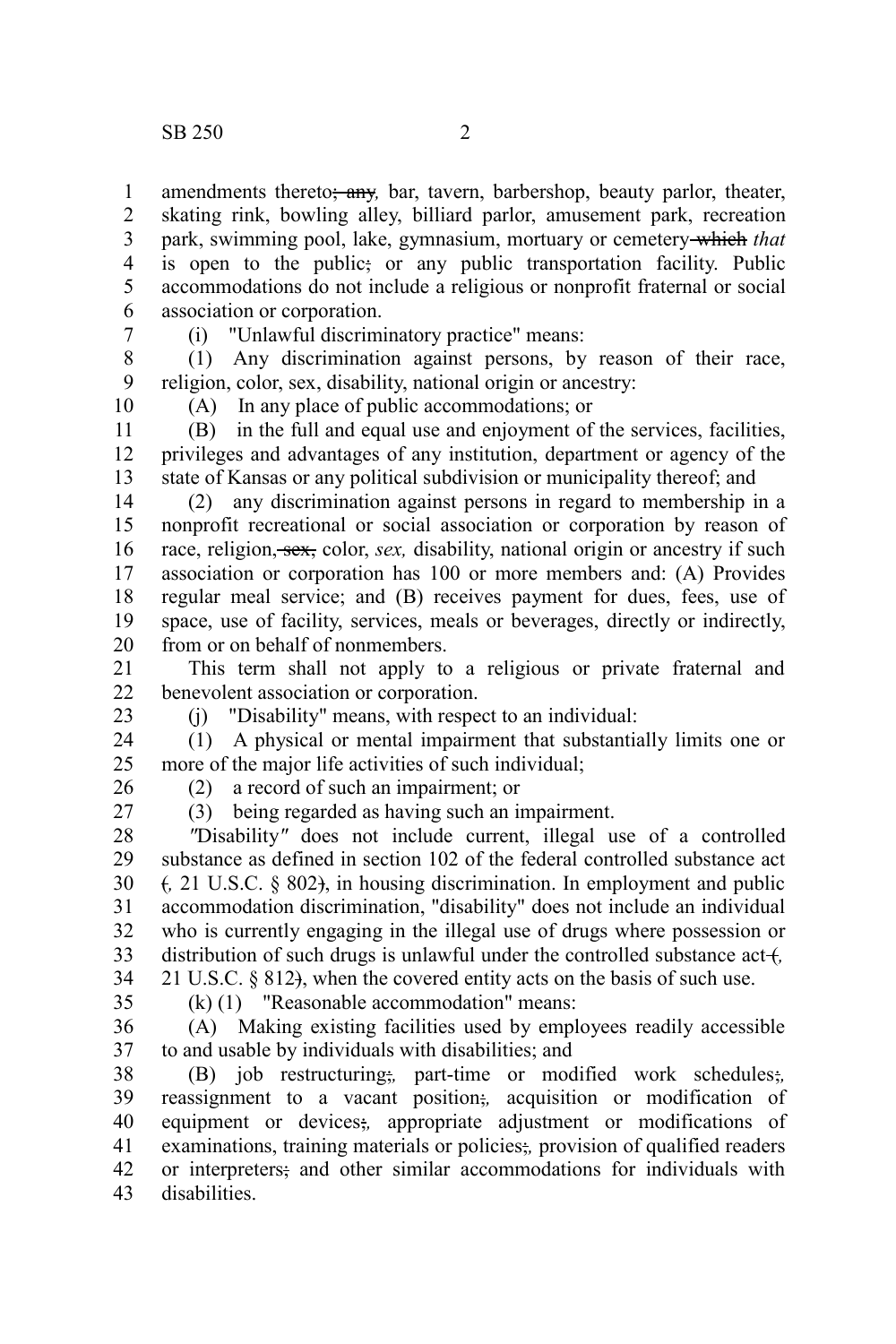(2) A reasonable accommodation or a reasonable modification to policies, practices or procedures need not be provided to an individual who meets the definition of disability in K.S.A. 44-1002(j)(3), and amendments thereto. 1 2 3 4

(l) "Regarded as having such an impairment" means the absence of a physical or mental impairment but regarding or treating an individual as though such an impairment exists. An individual meets the requirement of "being regarded as having such an impairment" if the individual establishes that such individual has been subjected to an action prohibited under this act because of an actual or perceived physical or mental impairment whether or not the impairment limits or is perceived to limit a major life activity. Subsection  $(j)(3)$  shall not apply to impairments that are transitory or minor. A transitory impairment is an impairment with an actual or expected duration of six months or less. 5 6 7 8 9 10 11 12 13 14

15

(m) "Major life activities"-means:

(1) Major life activities include, but are not limited to, caring for oneself, performing manual tasks, seeing, hearing, eating, sleeping, walking, standing, lifting, bending, speaking, breathing, learning, reading, concentrating, thinking, communicating, and working. 16 17 18 19

(2) It *This term* also includes the operation of a major bodily function, including, but not limited to, functions of the immune system, normal cell growth, digestive, bowel, bladder, neurological, brain, respiratory, circulatory, endocrine and reproductive functions. 20 21 22 23

(n) "Genetic screening or testing" means a laboratory test of a person's genes or chromosomes for abnormalities, defects or deficiencies, including carrier status, that are linked to physical or mental disorders or impairments, or that indicate a susceptibility to illness, disease or other disorders, whether physical or mental, which test is a direct test for abnormalities, defects or deficiencies, and not an indirect manifestation of genetic disorders. 24 25 26 27 28 29 30

*(o) "Race" is inclusive of traits historically associated with race, including, but not limited to, hair texture and protective hairstyles.* 31 32

*(p) "Protective hairstyles" include, but are not limited to, such hairstyles as braids, locs and twists.* 33 34

Sec. 2. K.S.A. 44-1015 is hereby amended to read as follows: 44- 1015. As used in this act *K.S.A. 44-1015 through 44-1029, and amendments thereto*, unless the context otherwise requires: 35 36 37

38

- (a) "Commission" means the Kansas human rights commission.
- (b) "Real property" means and includes: 39 40
	- (1) All vacant or unimproved land; and

(2) any building or structure which *that* is occupied or designed or intended for occupancy, or any building or structure having a portion thereof which *that* is occupied or designed or intended for occupancy. 41 42 43